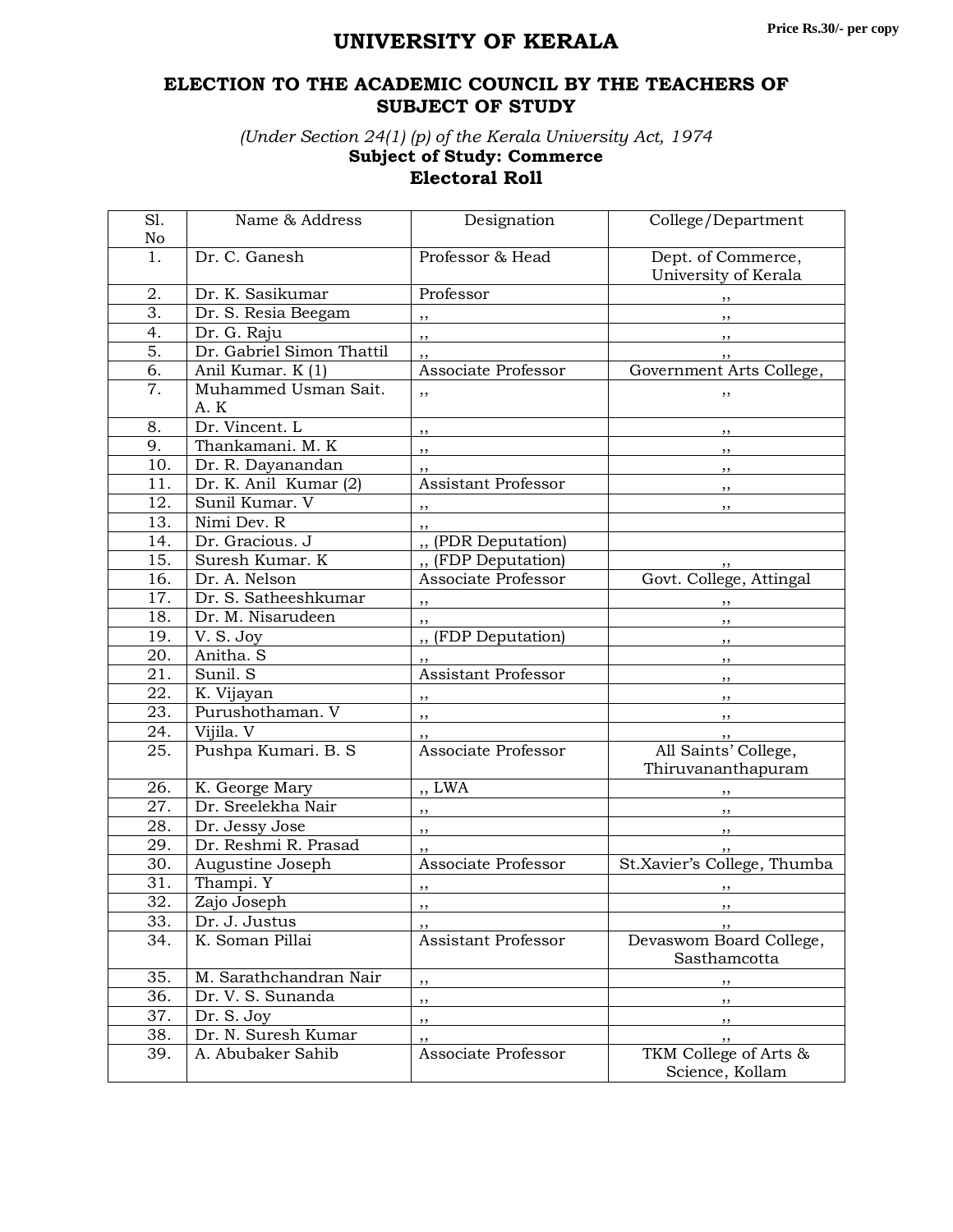| 40.               | Dr. C. A. Skariyachan   | ,,                         | ,,                                              |
|-------------------|-------------------------|----------------------------|-------------------------------------------------|
| 41.               | R. Jayaprakash          | ,,                         | ,,                                              |
| 42.               | C. S. Rajmohan          | $, \,$                     | ,,                                              |
| 43.               | M. Sirajudeen           | ,,                         | $, \,$                                          |
| 44.               | Dr. M.N. Deyanandan     | ,,                         | $, \,$                                          |
| 45.               | S. Suresh Kumar         | Lecturer                   | , ,                                             |
| 46.               | George Daniel           | ,,                         | St. Stephen's College,<br>Pathanapuram          |
| 47.               | Ambili. C. R            | Assistant Professor        |                                                 |
| 48.               | Deepa. T. S             |                            | , ,                                             |
| 49.               | Dr. Dileep. A. S        | Associate Professor        | NSS College, Nilamel                            |
| 50.               | G. Padmakumari          |                            |                                                 |
| 51.               | Dr. G. Pushpangathan    | ,,                         |                                                 |
| $\overline{52}$ . | Dr. A. Ambikadevi       | ,,                         | ,,                                              |
| $\overline{53}$ . | Lalithakumary. A        | ,,                         | $, \,$<br>Sree Narayana College for             |
|                   |                         | ,,                         | Women, Kollam                                   |
| 54.               | Nainan. P. V            | $, \,$                     | , ,                                             |
| 55.               | Dr. Rita Latha D'Coutho | ,,                         | St.Joseph's College for<br>Women, Alappuzha     |
| 56.               | Dr. Suleena. V. S       | ,,                         |                                                 |
| 57.               | Jini Mathew             | ,,                         | ,,                                              |
| 58.               | Usha. A. A              | <b>Assistant Professor</b> |                                                 |
| 59.               | R. Sethuravi            | <b>Assistant Professor</b> | Govt. College, Ambalapuzha                      |
| 60.               | Dr. S. Ahamed           | Associate Professor        | Mannaniya College of Arts &<br>Science, Pangode |
| 61.               | Suma. R                 | Se.Gr. Lecturer            |                                                 |
| $\overline{62}$ . | Rajesh. T               | <b>Assistant Professor</b> | $\overline{\phantom{a}}$                        |
| 63.               | Hashim. M               | $\overline{\phantom{a}}$   | $\overline{\phantom{a}}$                        |
| 64.               | Asseem. J               |                            | $, \, \,$                                       |
| 65.               | Mumthas. S              | $\overline{\phantom{a}}$   |                                                 |
| 66.               | Jasmin. J               | ,,                         |                                                 |
| 67.               | Dr. Ivy Philip          | Associate Professor        | Fatima Mata National College,<br>Kollam         |
| 68.               | Dr. Joseph James. V     | $, \, \,$                  |                                                 |
| 69.               | Dr. Valsalachandran. K  |                            |                                                 |
| 70.               | Mary Sudha. P           | <b>Assistant Professor</b> | $, \,$                                          |
| 71.               | Jainrani S              |                            | ,,                                              |
| 72.               | Peter John              |                            |                                                 |
| 73.               | Sangeetha vincent       |                            |                                                 |
| 74.               | P.N. Shaji              | Assistant Professor        | Sree Narayana College,                          |
|                   |                         |                            | Cherthala                                       |
| 75.               | K. Monachan             | Associate Professor        | Sree Narayana College,<br>Punalur               |
| 76.               | T. P. Vijumon           | <b>Assistant Professor</b> | ,,                                              |
| 77.               | Samson Paul James       | Associate Professor        | Bishop Moore College,<br>Mavelikkara            |
| 78.               | Dr. Abraham Punnoose    | Associate Professor        | ,,                                              |
| 79.               | Dr.V.P.Sajeev           | Associate Professor        | ,,                                              |
| 80.               | Varghese Annie Kurien   | Associate Professor        | ,,                                              |
| 81.<br>82.        | S.Geetha Devi           | Associate Professor        | MSM College, Kayamkulam                         |
| 83.               | M.Madhusoodanan         | Associate Professor        | ,,                                              |
|                   | P.Reghunathan           | Associate Professor        | , ,                                             |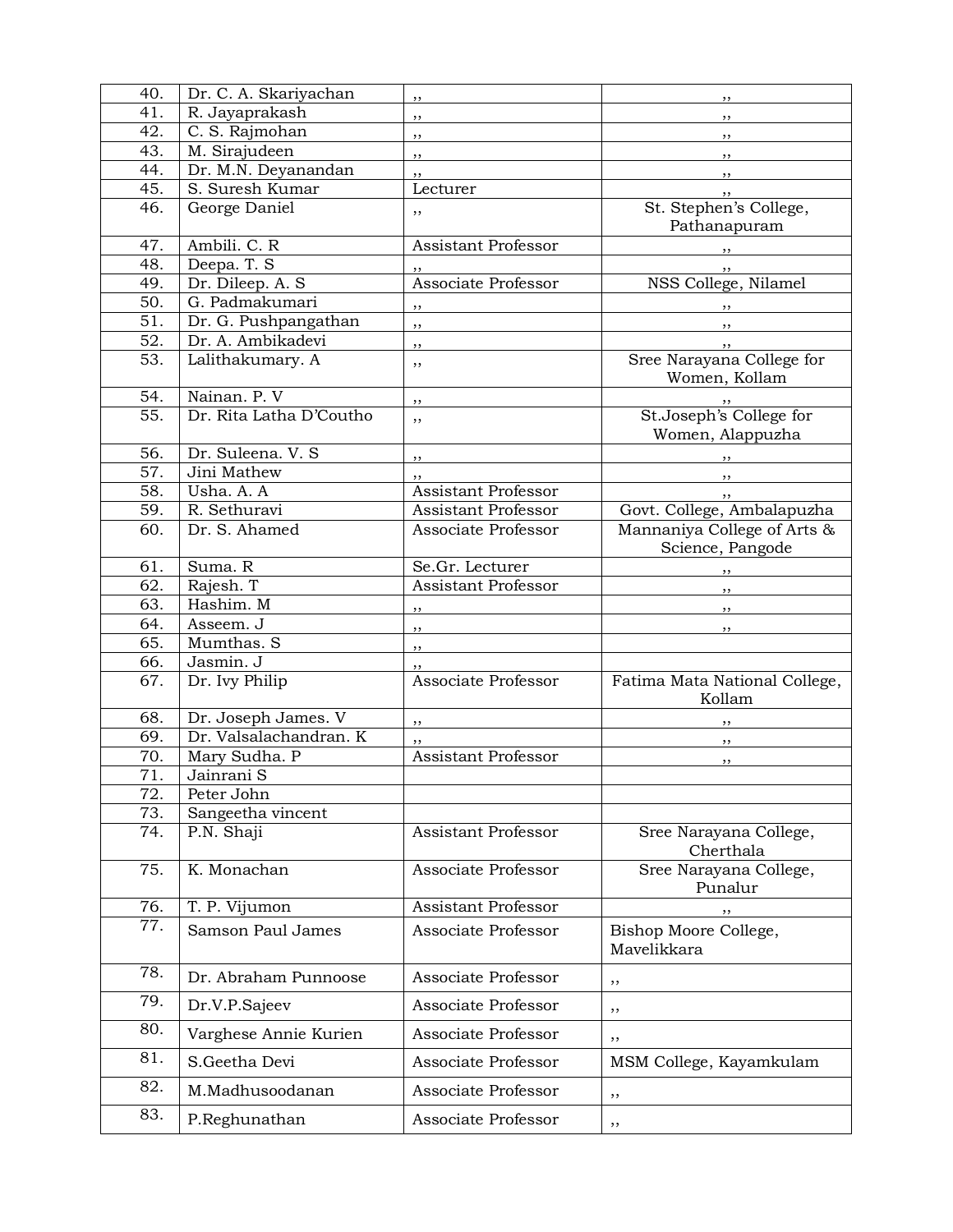| 84.  | A.Basheer                | Associate Professor                            | ,,                                                 |
|------|--------------------------|------------------------------------------------|----------------------------------------------------|
| 85.  | Chandrasekharan Pillai   | Associate Professor                            | ,,                                                 |
| 86.  | <b>B.Suresh Babu</b>     | Associate Professor                            | ,,                                                 |
| 87.  | V.Govinda Pillai         | Associate Professor                            | ,,                                                 |
| 88.  | A.Abdul Nizar            | Assistant Professor<br>(FDP Deputation)        | ,,                                                 |
| 89.  | Sony P.John              | Assistant Professor                            | ,,                                                 |
| 90.  | Swapna K.Cherian         | <b>Assistant Professor</b><br>(FDP Deputation) | ,,                                                 |
| 91.  | Bindhya M.S.             | Assistant Professor                            | ,,                                                 |
| 92.  | A.Abdul Kalam Azad       | Assistant Professor                            | ,,                                                 |
| 93.  | Ashida. M                | ,,                                             | ,,                                                 |
| 94.  | Rani. L                  | <b>Assistant Professor</b>                     | KNM Govt. Arts & Science<br>College, Kanjiramkulam |
| 95.  | Indurajani. R            |                                                |                                                    |
| 96.  | Titus. T.C               | Principal                                      | B.J. M. Govt. College, Chavara                     |
| 97.  | Dr. J. Vijayan           | Associate Professor                            | ,,                                                 |
| 98.  | Rajan Pillai. S          | Associate Professor                            | ,,                                                 |
| 99.  | Dr.Anil Prasad V         | Associate Professor                            | ,,                                                 |
| 100. | Ruby. S                  | Associate Professor                            | ,,                                                 |
| 101  | Dr. Sureshkumar K.S.     | Assistant Professor                            | Govt. College, Nedumangad                          |
| 102. | Raju. $\overline{G}$     | Assistant Professor                            | ,,                                                 |
| 103. | Anzer. R. N              | Assistant Professor                            | ,,                                                 |
| 104. | Satheesh Babu. A.T       | Assistant Professor                            | ,,                                                 |
| 105. | Dr. Balu. K              | <b>Assistant Professor</b>                     | ,,                                                 |
| 106. | Dr. O. Wilson            | Associate Professor                            | Iqbal College, Peringammala                        |
| 107. | Dr. M. Shahul Hameed     | ,,                                             | ,,                                                 |
| 108. | Dr. U. Nazarudeen        | ,,                                             | ,,                                                 |
| 109. | M. Jalaludeen            | ,,                                             | ,,                                                 |
| 110. | U. Abdul Khalam          | ,,                                             | ,,                                                 |
| 111. | Dr. J.S. Sudhir          | ,,                                             | ,,                                                 |
| 112  | Dr. V. Jayaraju          |                                                |                                                    |
| 113. | Dr. Kumari. V. K. Shyni  | Assistant Professor                            |                                                    |
| 114. | Abraham Varghese         |                                                | St.Cyril's College, Adoor                          |
| 115. | Smitha Kochumman         | Assistant Professor                            | ,,                                                 |
| 116. | Shiny Kochumman          | Lecturer Sel.Gr. (On                           | ,,                                                 |
| 117. | Shaji Mathew             | leave)                                         | ,,                                                 |
| 118. | Sri.K.Janardhanan Pillai | Associate Professor                            | Sree Narayana College,<br>Kollam                   |
| 119. | Dr.P.K.Sudarsanan        | Associate Professor                            | ,,                                                 |
| 120. | Dr.D.Mohanan             | Associate Professor                            | ,,                                                 |
| 121. | D.Shine                  | Associate Professor                            | ,,                                                 |
| 122. | Dayana Sajjanan          | Assistant Professor                            | ,,                                                 |
| 123. | Dr.Binu R.               | Assistant Professor                            | ,,                                                 |
| 124. | P.Chandrasekharan Nair   | Associate Professor                            | NSS College, Cherthala                             |
| 125. | M.N.Valsala              | Associate Professor                            | ,,                                                 |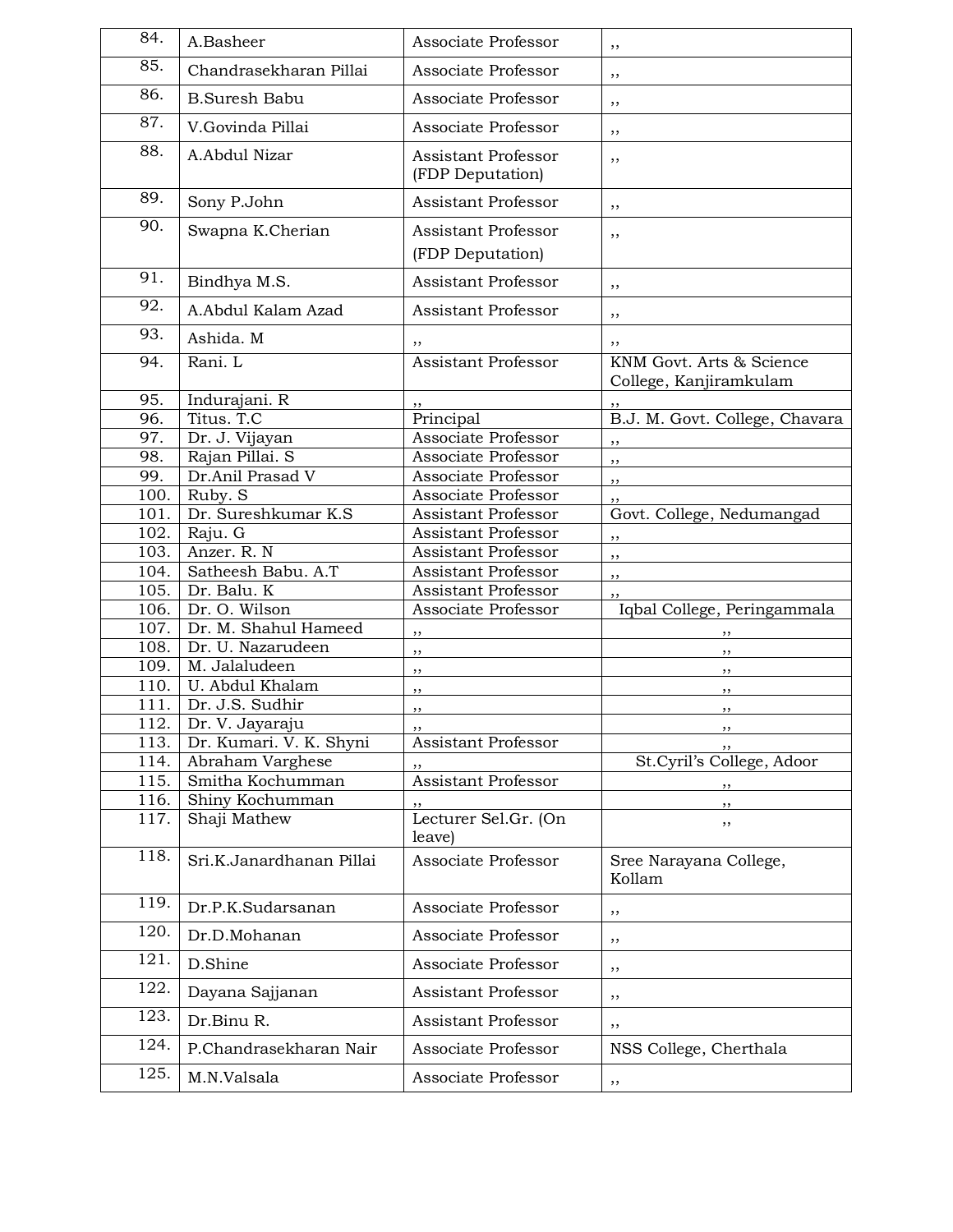| 126.                       | A.Krishnamma                           | Associate Professor                        |                                      |
|----------------------------|----------------------------------------|--------------------------------------------|--------------------------------------|
| $\overline{1}27.$          | Dr. B. Manmadhan                       | <b>Assistant Professor</b>                 | M G College, Tvpm                    |
| 128.                       | P. Regunathan Nair                     | <b>Assistant Professor</b>                 |                                      |
| 129.                       | B.S. Sunil                             | <b>Assistant Professor</b>                 | ,,                                   |
| 130.                       | Dr. M. Ravindran                       | <b>Assistant Professor</b>                 | ,,                                   |
| 131.                       | Dr. G.S Suresh                         | <b>Assistant Professor</b>                 | ,,                                   |
| 132.                       | G. Sudhish                             | Assistant Professor                        | ,,                                   |
| 133.                       | Dr. V. Harikumar                       | <b>Assistant Professor</b>                 | ,,                                   |
| 134.                       | K. Manoharan Nair                      | <b>Assistant Professor</b>                 | ,,                                   |
| 135.                       | P.M. Thomas                            | Associate Professor                        | ,,<br>Sanatana Dharma College,       |
|                            |                                        |                                            | Alappuzha                            |
| 136.                       | G. Balachandran                        | Associate Professor                        |                                      |
| 137.                       | K. Padmavathy Amma                     | Associate Professor                        | ,,                                   |
| 138.                       | R. Geetha Krishna Pai                  | Associate Professor                        | ,,                                   |
| 139.                       | L. Ushakumari                          | Associate Professor                        | , ,                                  |
| 140.                       | K. Latha                               | Associate Professor                        | ,,                                   |
| 141.                       | K. Remadevi                            | Associate Professor                        | ,,                                   |
| 142.                       | S. Nataraja Iyer                       | Associate Professor                        | ,,                                   |
|                            |                                        |                                            | ,,                                   |
| 143.<br>$\overline{1}$ 44. | Jubilee Navaprabha<br>R. Unni Krishnan | Associate Professor<br>Associate Professor | , ,                                  |
|                            |                                        |                                            | ,,                                   |
| 145.                       | T.R Anil Kumar                         | Associate Professor                        | ,,                                   |
| 146.                       | K.R Assalatha                          | Associate Professor                        | ,,                                   |
| 147.                       | K.P. Ramachandran Pillai               | Associate Professor                        |                                      |
| 148.                       | M. Vijayakumar                         | Associate Professor                        | SN college, Chempazhanthy            |
| 149.                       | Dr. S. Jayarajkumar                    | ,,                                         | ,,                                   |
| 150.                       | T. K. Valsan                           | ,,                                         |                                      |
| 151.                       | Mariamma Abraham                       | ,,                                         | St.John's College, Anchal            |
| 152.                       | P. George Thomas                       |                                            | $, \, \, \cdot$                      |
|                            |                                        |                                            |                                      |
| 153.                       | <b>Bainy George</b>                    | <b>Assistant Professor</b>                 | $\overline{\phantom{a}}$             |
| 154.                       | Anu Varghese                           |                                            | ,,                                   |
| 155.                       | P. Radhamoni                           | Associate Professor                        | Sree Narayana College,<br>Chathannur |
| 156.                       |                                        |                                            |                                      |
| 157.                       | K.M. Radhakrishnakurup<br>S. V. Manju  | <b>Assistant Professor</b>                 |                                      |
| 158.                       |                                        |                                            | ,,                                   |
|                            | Dr. A. Rajasekaran                     |                                            | ,,                                   |
| 159.                       | K.G. Baiju                             | Part time Law Lecturer                     |                                      |
|                            | 160. Dr. K. P. Geethakumari            | Associate Professor                        | VTM NSS College,<br>Dhanuvachapuram  |
| 161.                       | Dr. Dipa. S. Krishnan                  | ,,                                         |                                      |
| 162.                       | Lekshmi. P                             | <b>Assistant Professor</b>                 | $, \, \cdot$<br>,,                   |
| 163.                       | V. S. Santhosh                         | Associate Professor                        |                                      |
| 164.                       | Manjula. K. G                          | Assistant Professor                        | ,,<br>,,                             |
| 165.                       | K. Anitha                              | Associate Professor                        |                                      |
| 166.                       | N. Pradeep Kumar                       | Assistant Professor                        | ,,                                   |
|                            |                                        |                                            | , ,                                  |
| 167.                       | Dr. S. Jayadev                         |                                            | $, \,$                               |
| 168.                       | G. Rajarajan                           | Part time law Lecturer                     | , ,                                  |
| 169.                       | Dr. R. Violet Rajam                    |                                            | Govt. College for Women,<br>Tvpm     |
| 170.                       | P.S. Devakumar                         |                                            | $, \, \,$                            |
| 171.                       | G. Vinod                               |                                            | ,,                                   |
| 172.                       | Sunil Kumar. K. K                      |                                            | ,,                                   |
| 173.                       | Dr. Biji James                         | Associate Professor                        | Mar Ivanios College, Tvpm            |
| 174.                       | Dr. C. Geevarghese                     | , ,                                        | , ,                                  |
| 175.                       | Dr. K. I. Georgee                      | $, \,$                                     | ,,                                   |
| 176.<br>177.               | E. G. Sabu<br>Regina Sibi Cleetus      | ,,                                         | ,,                                   |